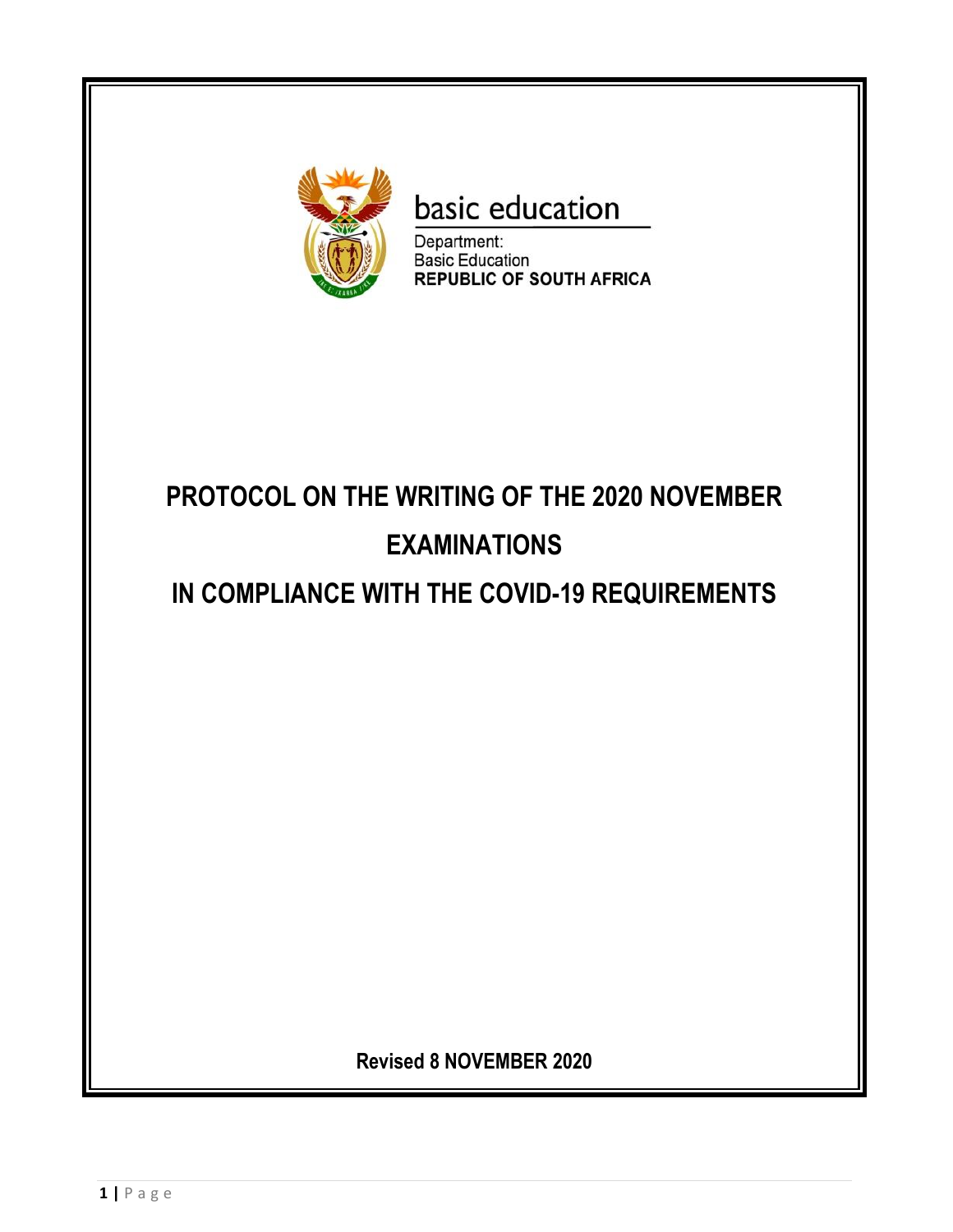## **TABLE OF CONTENTS**

| 1.  |                                                                                         |    |
|-----|-----------------------------------------------------------------------------------------|----|
| 2.  |                                                                                         |    |
| 3.  |                                                                                         |    |
| 4.  | Basic Safety and Health Requirements to be observed across all Examination Centres 6    |    |
| 5.  |                                                                                         |    |
| 6.  |                                                                                         |    |
| 7.  |                                                                                         |    |
| 8.  |                                                                                         |    |
| 9.  | Candidates presenting a temperature above 38°C or other COVID-19 related symptoms       | 9  |
|     | 10. Candidates that have tested positive for COVID-19, prior to the examination session | 10 |
|     |                                                                                         |    |
|     |                                                                                         |    |
|     |                                                                                         |    |
|     |                                                                                         |    |
| 15. |                                                                                         |    |
|     |                                                                                         |    |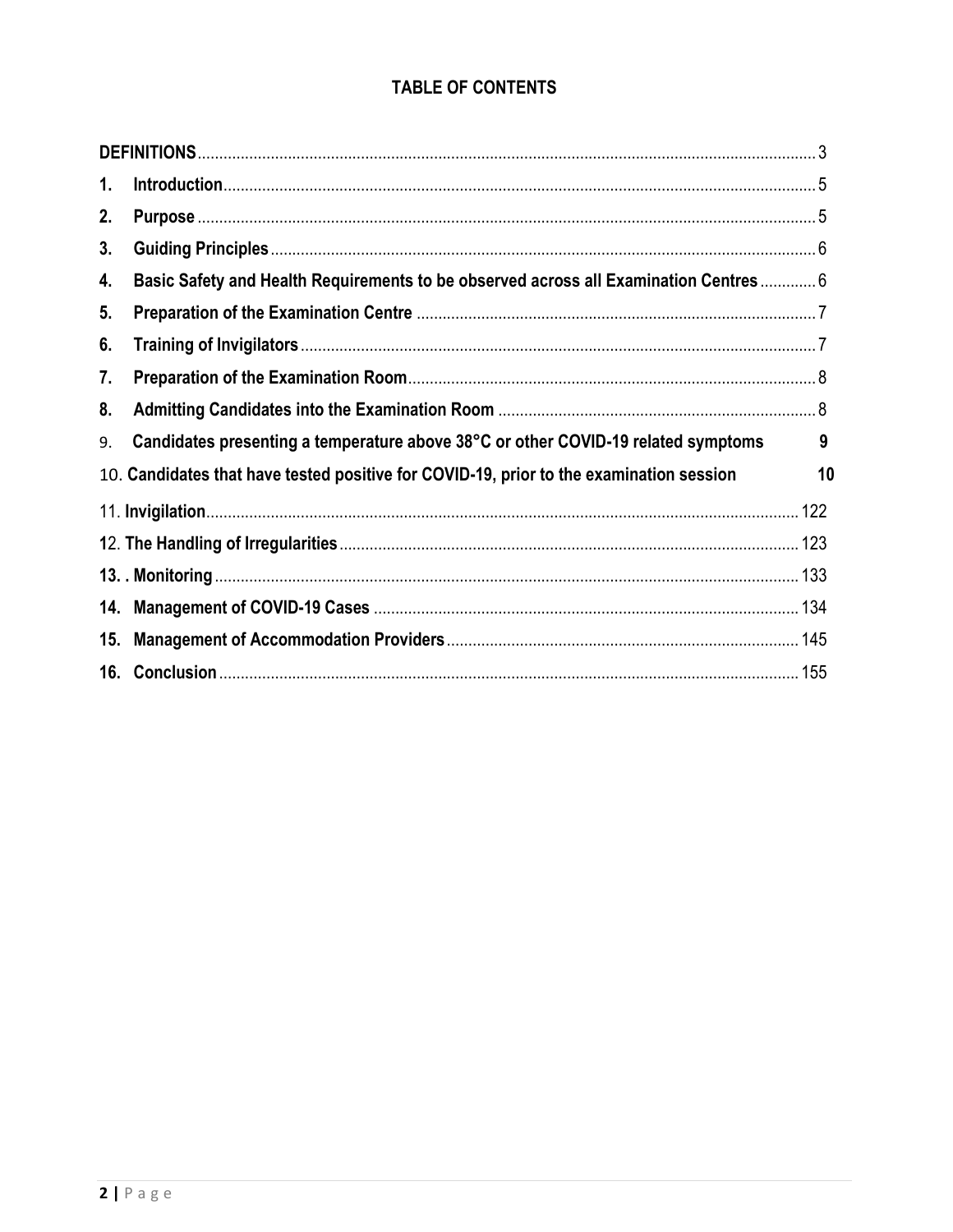#### <span id="page-2-0"></span>**DEFINITIONS**

**Confirmed COVID-19 case:** When a staff member or learner tests positive for SARS-CoV-2 with or without symptoms.

**Direct/Close contact:** Staff or learner(s) who have been in contact with an individual with **confirmed** COVID-19 for more than 15 minutes and within 1 metre without a mask, face shield or face covering.

**Casual/Distant contact:** Staff or learner(s) who have been in contact with an individual with confirmed COVID-19 for a short period (15 minutes or less), and maintained physical distancing (more than 1 metre) with a confirmed case, and who was wearing a mask, face shield or face covering.

**Contact time:** The time that a disinfectant must be in contact with a surface or device to ensure that appropriate disinfection has occurred. For most disinfectants, the surface should remain wet for the required contact time. For SARS-CoV-2, it takes 20 seconds to dissolve the virus membrane.

**Detergent:** A synthetic cleansing agent that can emulsify and suspend oil. It contains surfactant or a mixture of surfactants with cleaning properties in dilute solutions to lower surface tension and aid in the removal of organic soil and oils, fats and greases. Detergents are effective against coronaviruses.

**Disinfectants:** Chemical compounds that inactivate (i.e. kill) pathogens and other microbes. Disinfectants are applied only to inanimate objects. All organic material and soil must be removed by a cleaning product before application of disinfectants. Some products combine a cleaner with a disinfectant.

**Decontamination:** All equipment and rooms that individuals with confirmed COVID-19 diagnoses have been in contact with, during the preceding three (3) days, should be identified for appropriate cleaning. Following a thorough wet cleaning, surfaces must be wiped, not sprayed, with disinfectants, in accordance with the manufacturer's instructions. The surfaces should remain wet for at least 20 seconds to dissolve the membrane of the virus.

**Fogging (fumigation/misting):** Dispersing a liquid chemical disinfectant to disinfect environmental surfaces in an enclosed space*.* Fogging is NOT recommended.

**Isolation:** A period during which someone who is confirmed to have COVID-19 is separated from healthy people. The period ends after 10 days of the onset of symptoms if symptomatic or from the date of testing if asymptomatic or from the date of clinical stability if hospitalised (end of oxygen treatment).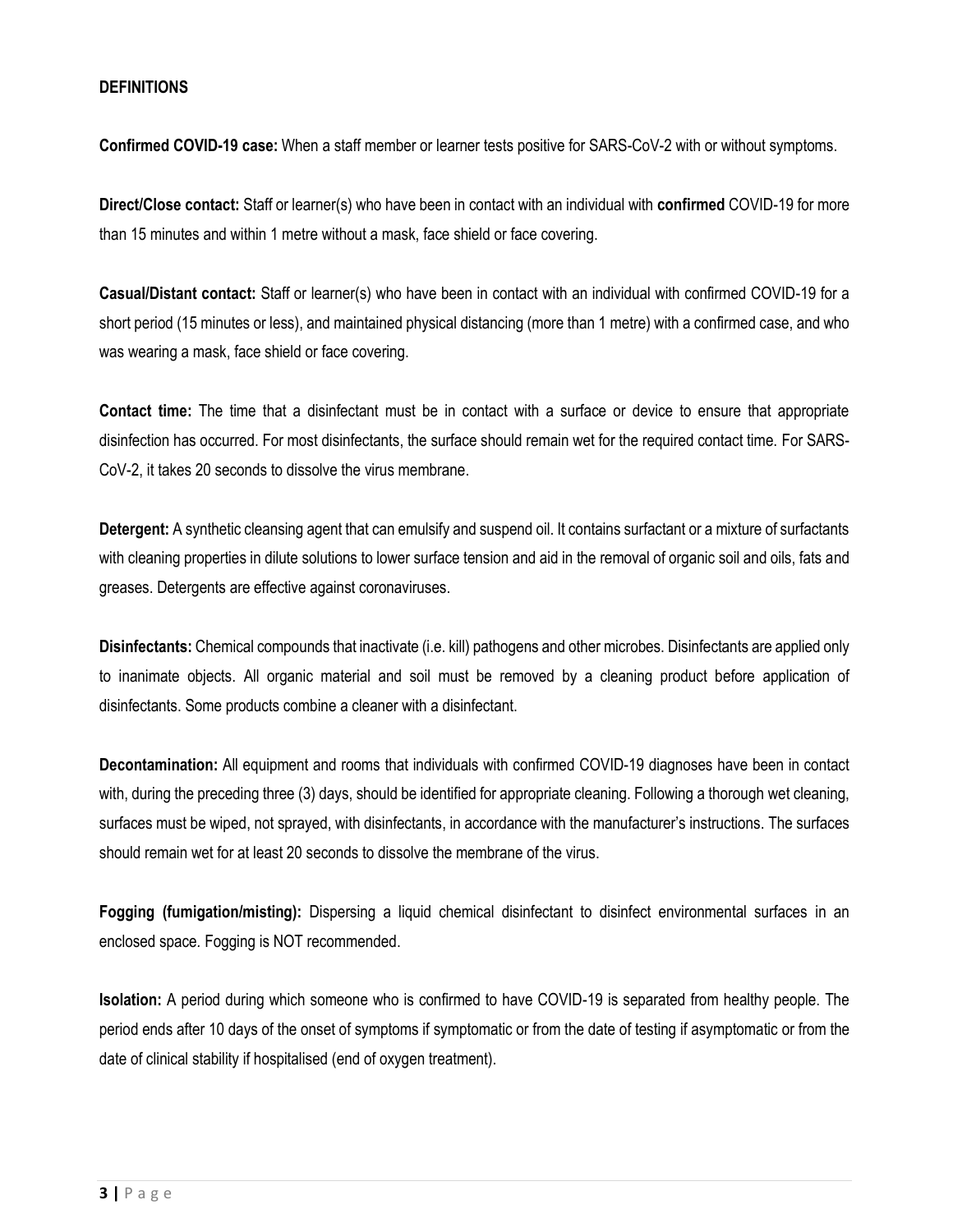**Quarantine:** A period during which someone who has been exposed to a person who is confirmed to have COVID-19, is separated from healthy people and observed for the development of symptoms of COVID-19. This period is currently ten (10) days from the last date of exposure.

**Suspected COVID-19:** When a staff member or learner appears ill or displays symptoms consistent with COVID-19, based on the symptom screen/NICD case definition, but has either not been tested or is awaiting a SARS-CoV-2 test result.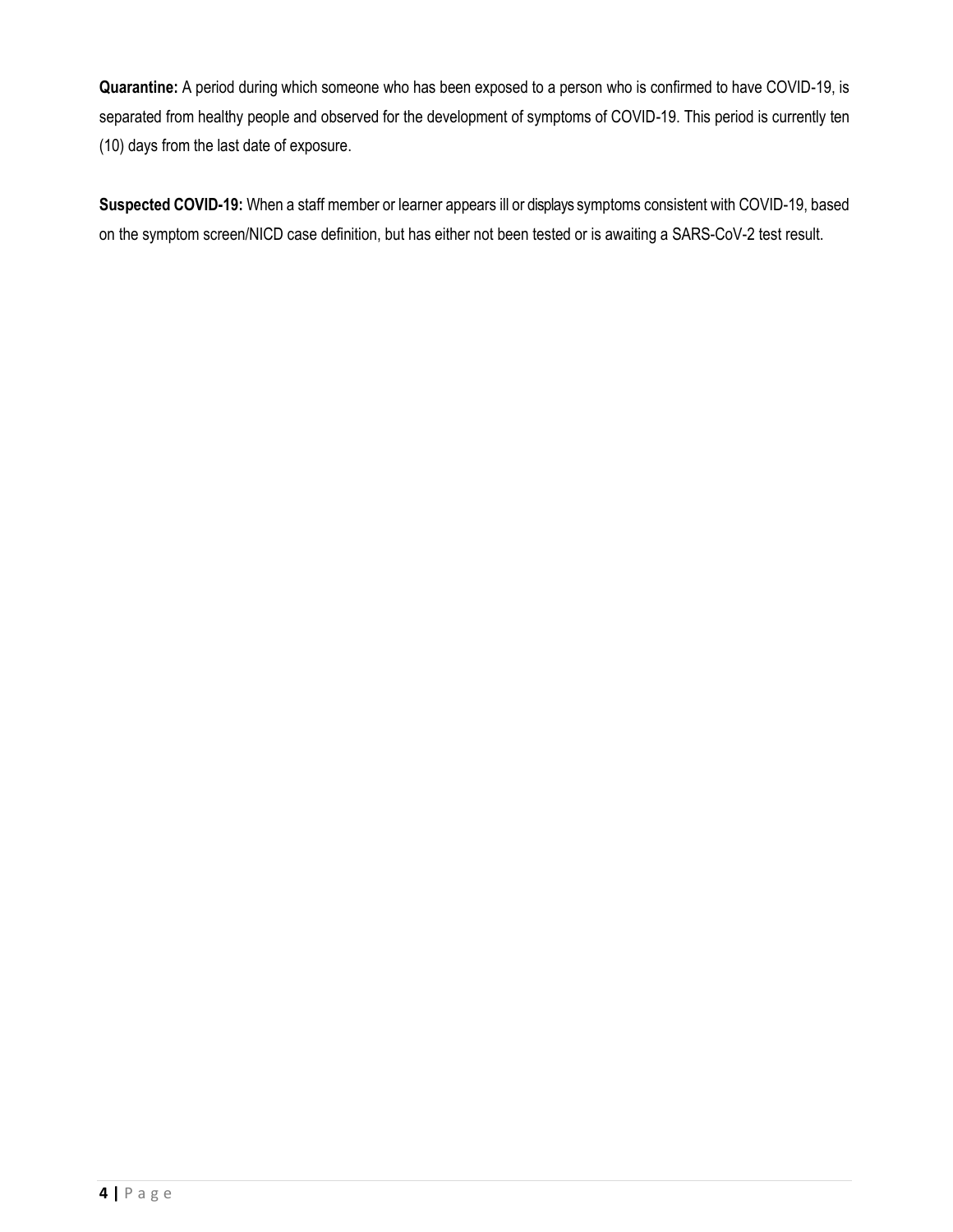#### <span id="page-4-0"></span>**1. Introduction**

The advent of the COVID-19 pandemic has necessitated the need for an alternative approach to the general conduct, administration, and management of national examinations. It is imperative for officials entrusted with the responsibility of administering and managing the writing of examinations to ensure that the necessary precautions aimed at protecting both officials and candidates from contracting COVID-19 are observed at all examination centres.

This protocol must be read in conjunction with the most recent revised *Standard Operating Procedure for the containment and management of COVID-19 for schools and school communities, issued by the Department of Basic Education.* It is also assumed that in cases where the school is being used as an examination centre, the *Standard Operating Procedure for the containment and management of COVID-19 for schools and school communities* is being followed and therefore the contents of this protocol will emphasise certain requirements and also indicate the additional requirements that must be adhered to. In cases where an examination centre is not an existing operational school, it is incumbent on the chief invigilator at such a centre to ensure that the *Standard Operating Procedure for the containment and management of COVID-19 for schools and school communities is strictly followed.* 

This protocol on the writing of the 2020 November examinations does not replace the *Regulations Pertaining to the Conduct, Administration and Management of the National Senior Certificate Examinations,* which is the primary legislation governing the management and administration of the NSC examinations.

#### <span id="page-4-1"></span>**2. Purpose**

The purpose of this protocol is to ensure the safety of both candidates and officials from contracting the COVID-19 virus, and to encourage hygienically approved practices that would minimize the rate of infection during the writing of examinations. The need to maintain social distancing, to sanitize hands and to wear personal protective equipment, such as face masks, as a strategy instituted by the World Health Organization (WHO) to combat the spread of COVID-19 has a direct impact on the processes to be followed during the writing of examinations. This protocol aims at providing standardised procedures that are to be implemented as precautionary measures at all examination centres when managing the following processes relating to the writing of examinations:

- (a) Preparation of the examination centre
- (b) Preparation of the examination room
- (c) Admitting candidates into the examination room
- (d) Invigilation of the writing of the examinations
- (e) Handling of irregularities associated with the writing
- (f) Monitoring of the writing
- (g) Management of COVID-19 cases
- (h) Management of scribes and readers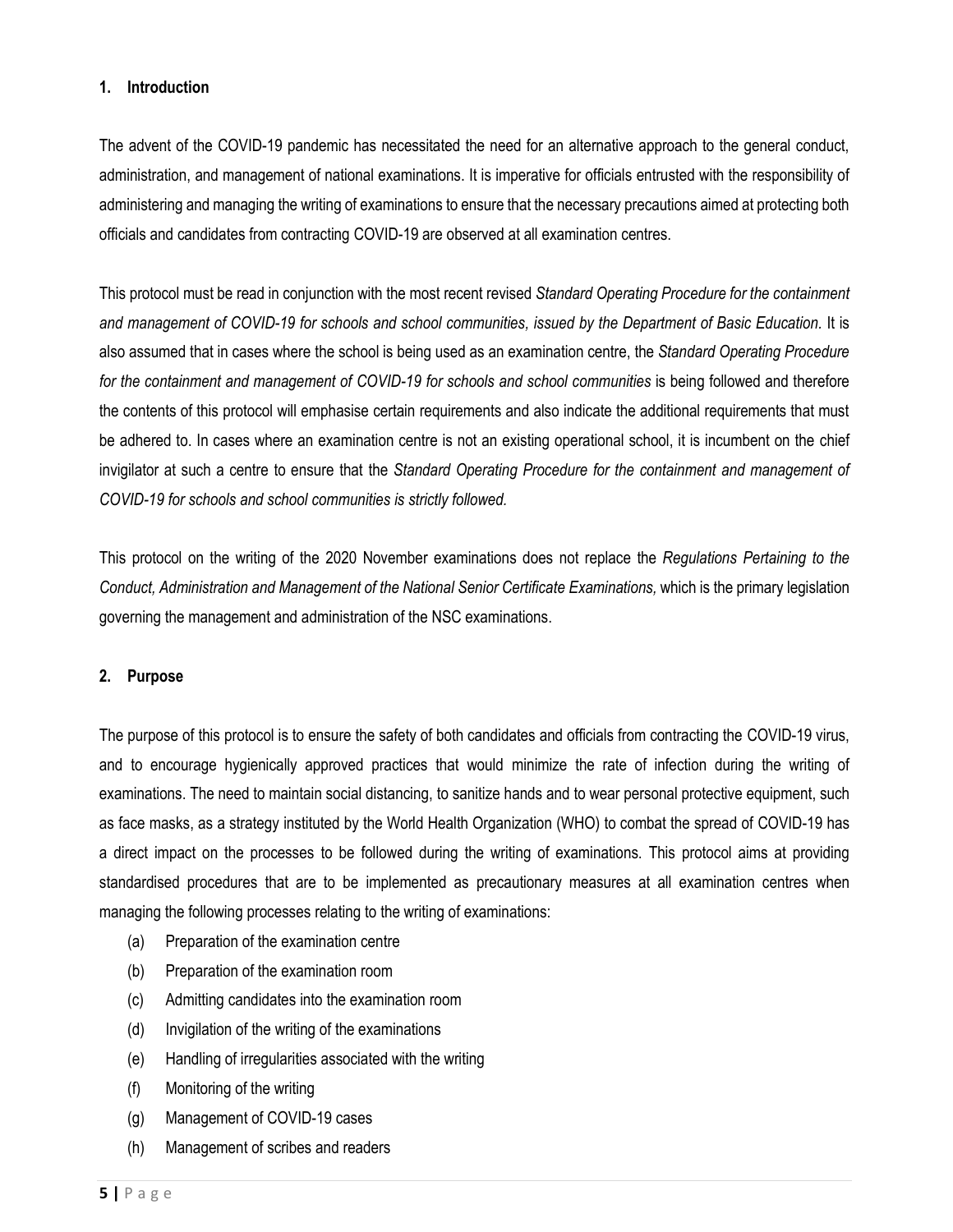#### <span id="page-5-0"></span>**3. Guiding Principles**

The following set of guiding principles served as the basis for the development of this examination protocol and must guide the implementation of this examination protocol:

- (a) Maintaining the safety and well-being of learners, officials and educators is priority and this will guide all decisions and actions to be taken in the management of the examinations.
- (b) A nationally coordinated approach will be implemented in the management of the safety and protection of learners, officials and educators. Given the diversity of the South African environment and varying contextual factors, the DBE will provide the national directives, which must be adhered to in all examination centres.
- (c) This examination protocol must be implemented in conjunction with the rules and regulations pertaining to examinations.
- (d) The COVID-19 health and safety protocols will serve as the basis of this protocol developed for the management of examinations.
- (e) In the implementation of this protocol, fairness and equity must be observed, particularly with regard to the most vulnerable learners.
- (f) Any action that would compromise the integrity and credibility of the examinations must be avoided.
- (g) This protocol relating to examinations is aligned to the protocol followed by the school during the normal teaching and learning and it will include additional measures where necessary, given the specific requirements of public examinations.

#### <span id="page-5-1"></span>**4. Basic Safety and Health Requirements to be observed across all Examination Centres**

The following are the basic health and safety requirements that must be observed at all examination centres and these cannot be compromised irrespective of the circumstances:

- 4.1 All candidates and invigilators must wear a face mask at all times. A face shield may be worn together with a face mask, but never on its own.
- 4.2 All examination rooms must be fully ventilated. All windows should be open.
- 4.3 All candidates and invigilators are to observe the one metre (1 m) social distancing protocol.
- 4.4 School halls are not limited to 50 candidates during the writing, provided that they adhere to the 1 m social distancing protocol and the number of invigilators complies with the 1:30 ratio.
- 4.5 All candidates and invigilators are expected to sanitize their hands at the entrance of each examination room, as well as before and after handling examination material. Sufficient quantities of hand sanitizers with at least a 70% alcohol base should be provided.
- 4.6 The wearing of surgical gloves by either invigilators or candidates is **NOT** recommended.
- 4.7 All officials and candidates arriving at an examination centre must be screened.
- 4.8 The screening of candidates must be completed 30 minutes before the commencement of the examination session.
- 4.9 Each examination centre should keep a register of candidates with co-morbidities.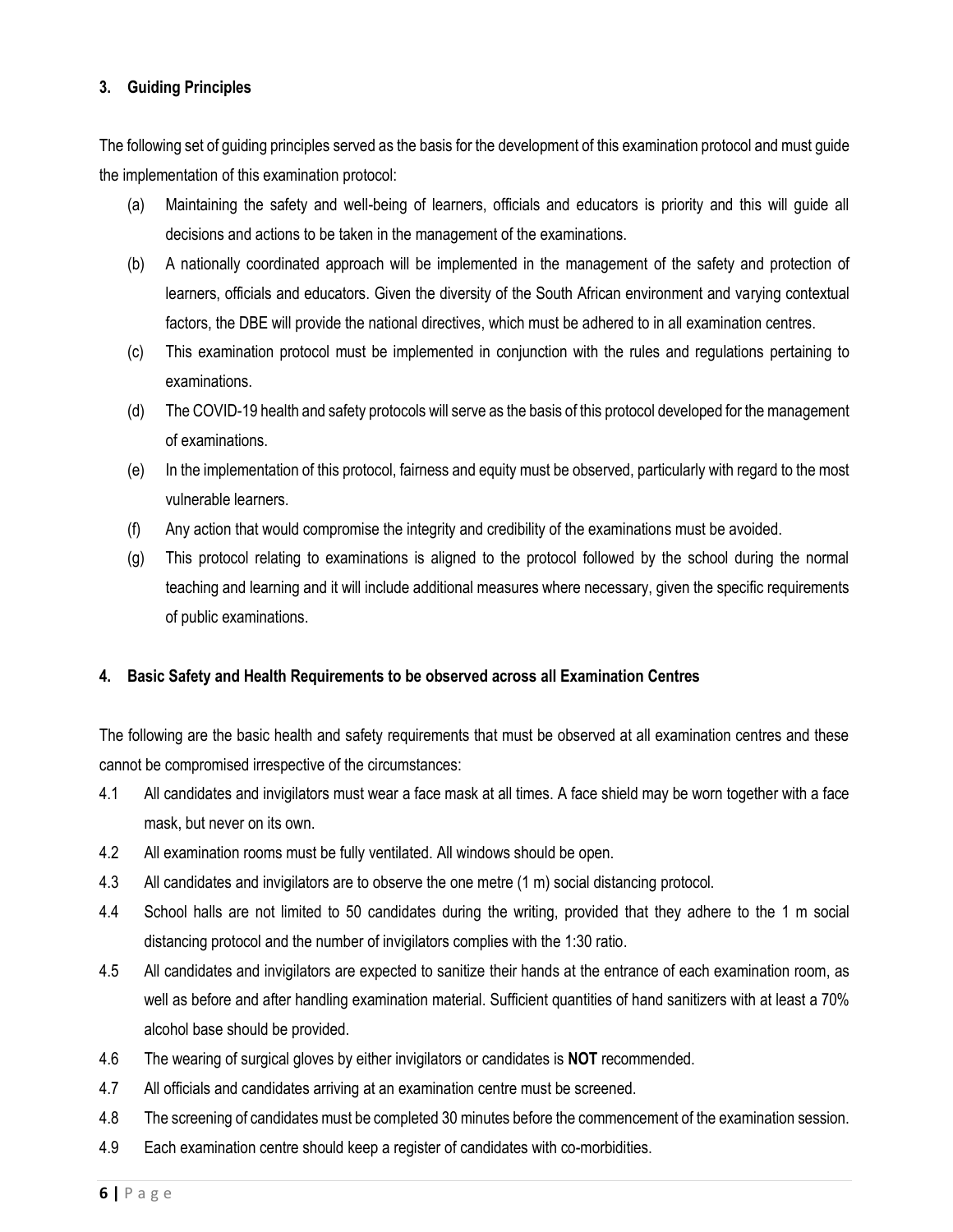#### <span id="page-6-0"></span>**5. Preparation of the Examination Centre**

- 5.1 A COVID-19 screening team must be established for each examination centre.
- 5.2 A dedicated SMT member or a senior teacher, or an invigilator in the case of designated centres, must lead the screening team.
- 5.3 All the invigilators, candidates, monitors and any other examination official entering the examination centre must be screened before entering the examination centre (preferably at the main gate).
- 5.4 The screening team must ensure that invigilators, candidates and monitors complete the health-profile form (**Annexure A)** on entry to the examination centre, and this must be done on a daily basis.
- 5.5 An adequate number of examination rooms must be identified for candidate accommodation. The number of examination rooms at an examination venue must be based on the highest number of candidates sitting for the examinations at that venue and must be based on the COVID-19 protocol on social distancing. In addition to the examination room(s), an isolation room must be identified, preferably some distance away from the examination rooms.
- 5.6 Sufficient and appropriate furniture must be made available to accommodate the highest number of candidates writing at that venue.
- 5.7 The Grade 12 examination rooms must be cordoned off from the rest of the classrooms that may be used by the internal classes. (Schools may use demarcation tape to cordon off the examination rooms.)
- 5.8 The number of invigilators to be used, including the relief invigilators, must correlate with the number of examination rooms to be used per examination session.
- 5.9 A reserve list of invigilators must be available, to accommodate an invigilator that has to be isolated due to displaying COVID-19 related symptoms or testing positive.
- 5.10 Cleaning and disinfection of the identified examination rooms/halls must be done when the examination rooms/halls are being prepared for the examinations and before every examination session. Examination rooms/halls must be locked to avoid any unauthorised entry prior to examinations/sessions. Cleaning and disinfection can be carried out by suitably trained cleaning staff.
- 5.11 Decontamination is only required post the identification of a COVID-19 infection in that room.
- 5.12 It is imperative to remember that **all** ablution facilities are cleaned daily and that they are well equipped with consumables, such as soap, water, paper towels, etc.
- 5.13 An alternative venue close to the examination centre must be identified for writing purposes, just in case the examination centre has to be closed due to COVID-19 cases being identified at the centre.

#### <span id="page-6-1"></span>**6. Training of Invigilators**

6.1 All invigilators must receive COVID-19 training as outlined in the revised DBE Standard Operating Procedures (SOP) and this protocol.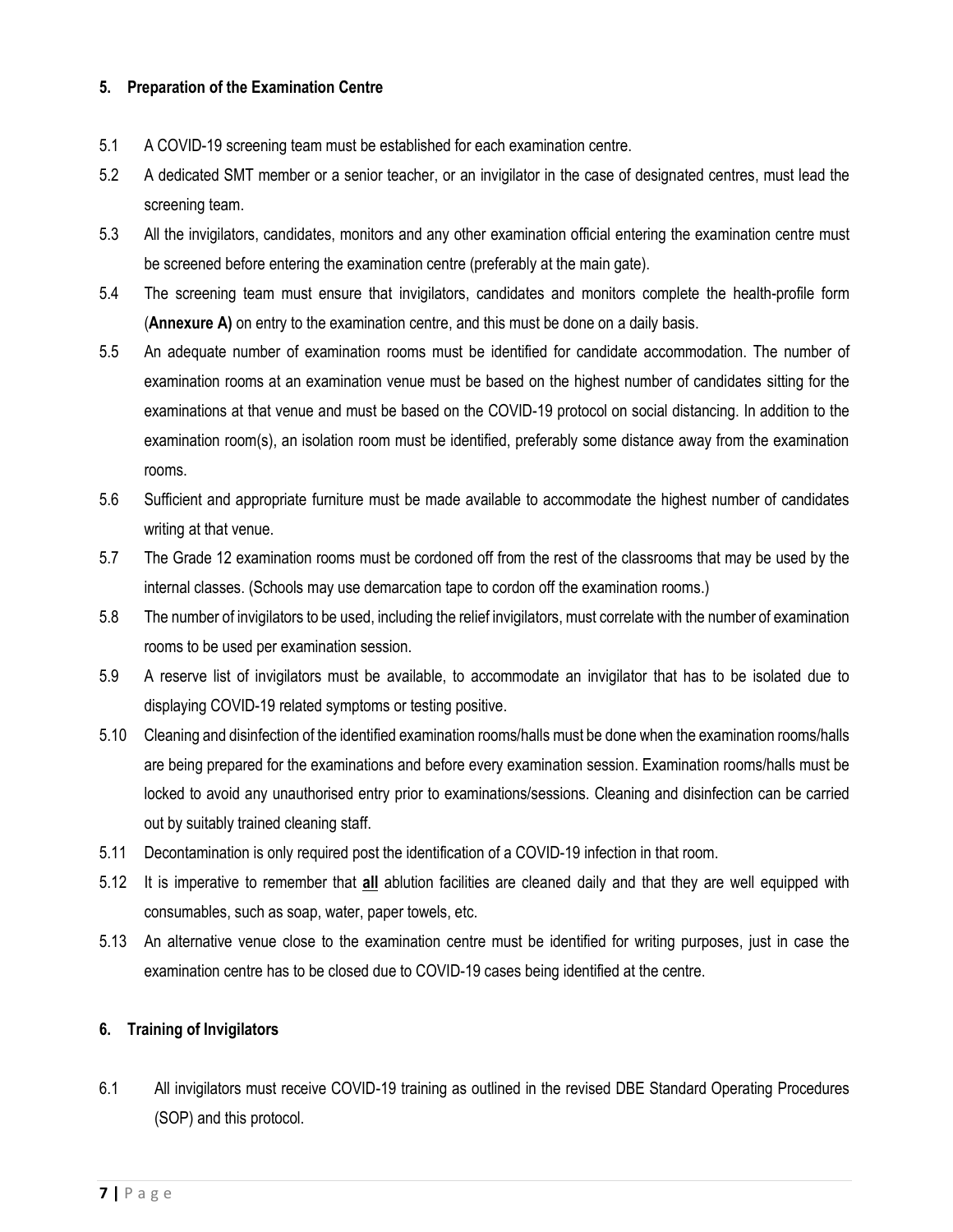- 6.2 Additional invigilators may be required if additional examination rooms are to be used and therefore these additional invigilators must be trained on the current protocols.
- 6.3 Inform invigilators that face masks and face coverings may be used to conceal unauthorized materials, such as notes or communication devices. Invigilators must monitor candidate behaviour closely during the examination. They should be alert to any activity suggesting that a candidate has concealed unauthorized materials in their face covering.

#### <span id="page-7-0"></span>**7. Preparation of the Examination Room**

- 7.1 Disinfect and sanitize all surfaces, in all examination rooms daily, **before** each session.
- 7.2 Physical distancing of the candidates' furniture should be maintained at 1 metre (1 m).
- 7.3 Ensure adequate ventilation and lighting in the examination room.
- 7.4 Have compliant hand sanitizers at the entrance of each examination room.
- 7.5 A reserve supply of masks must be kept in the examination room, should candidates arrive without masks.
- 7.6 Adequate COVID-19 signage must be displayed in every examination room.
- 7.7 Strictly adhere to a ratio of one (1) invigilator to 30 candidates when a normal classroom is used as an examination room.
- 7.8 In the case of a hall being used as an examination venue, divide the space in accordance with the 1 m social distancing requirement and accommodate candidates accordingly. Remember that the number of candidates should not be more than 30 per invigilator.
- 7.9 Invigilators and candidates must always wear face masks.

#### <span id="page-7-1"></span>**8. Admitting Candidates into the Examination Room**

- 8.1 Candidates must arrive at the examination centre at least one and a half hour before the start of the examination to allow for the screening processes, and candidates must be seated in the examination room at least 30 minutes prior to the commencement of the examination.
- 8.2 Candidates must sanitize their hands before admission into the examination room.
- 8.3 Face masks are to be worn at all times by all persons entering the examination room.
- 8.4 The seating plans must adhere to the 1 m social distancing protocol.
- 8.5 Avoid congestion at the venue entrance and exit by allowing a few candidates to enter at regular intervals, while maintaining social distancing. Where feasible, the arrival times of candidates should be staggered to prevent large numbers accumulating outside the venue. Place markers on the ground or barriers outside the examination venue to ensure the 1 metre social distancing and also place markers on the ground at the entrance to the examination room.
- 8.6 Implement a one-way system for walking within the examination room.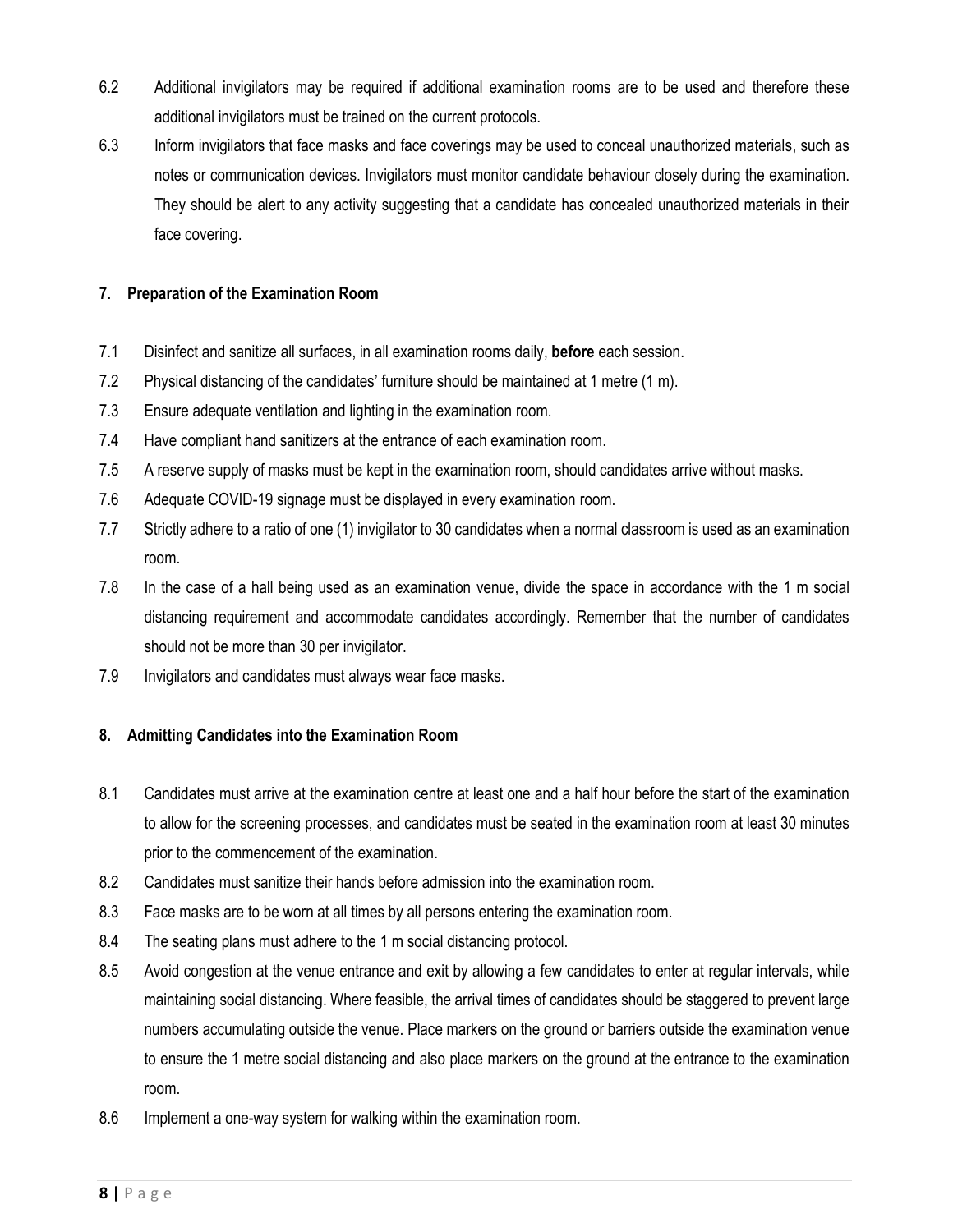- 8.7 Allow candidates whose examination desks are furthest away from the entrance to enter the examination room first.
- 8.8 Candidates must enter the examination room one at a time at a distance of 1 m from each other and candidates must immediately move to their designated seats.
- 8.9 If more than one examination subject is written simultaneously in the same venue, candidates can be separated in the venue by subject cohort. This is to facilitate contact tracing if necessary.
- 8.10 The social distancing protocol must be maintained at all times, including when candidates present their identity documents (IDs) and admission letters before entering the examination room.
- 8.11 Candidates should be allowed to bring their own sanitizers into the examination room. The sanitizer bottles should not have any labels or have anything written on it and must always be visible to the invigilators. These must be placed either on the desk or on the floor.
- 8.12 Should a candidate refuse to be screened, he/she will not be allowed entry into the examination centre.
- 8.13 Candidates will be requested to remove their face masks for identification purposes before being admitted into the examination room.

#### **9. Candidates presenting a temperature above 38°C or other COVID-19 related symptoms**

- 9.1 A candidate who presents with COVID-19 symptoms, including a temperature reading of more than 38 °C, will not be allowed to proceed to the examination room.
- 9.2 Make sure that the thermometer is in good working order. The temperature should be checked with another functional thermometer. It is advisable to have at least two functional thermometers at each screening point.
- 9.3 Candidates whose temperature is higher than the acceptable level (above 38 °C) will be isolated and re-screened every ten minutes for thirty minutes. Such candidates will only be allowed into an examination room if their temperature decreases to the acceptable level (below 38 °C) **and** he/she has answered "no" to the other six questions on the screening form, **within the first hour** of the examination session. The candidate is allowed entry into the examination room and must be compensated for the lost time.
- 9.4 A candidate whose temperature is consistently above 38 °C after the regular 10-minute checks in the first 30 minutes and/or answers "yes" to two or more of the questions on the screening questionnaire, will be taken to the isolation room at the centre for the candidate to sit for the examination. The examination may be conducted in the isolation room for candidates that present a temperature above 38 °C and deemed able to sit for the examination. The isolation area may also be an open well-defined and visible space such as a veranda, corridor/passage, provided it is isolated and has no access to other persons.
- 9.5 The parent(s)/guardian(s) should be informed immediately that his/her son/daughter/ward has presented a temperature of above 38 °C and/or answered "yes" to two or more of the questions on the screening questionnaire and therefore will be writing the examination in an isolation room. The parent/guardian must also be directed to seek medical assistance from health practitioners (local health facility or private practitioner), which should be done after the examination session.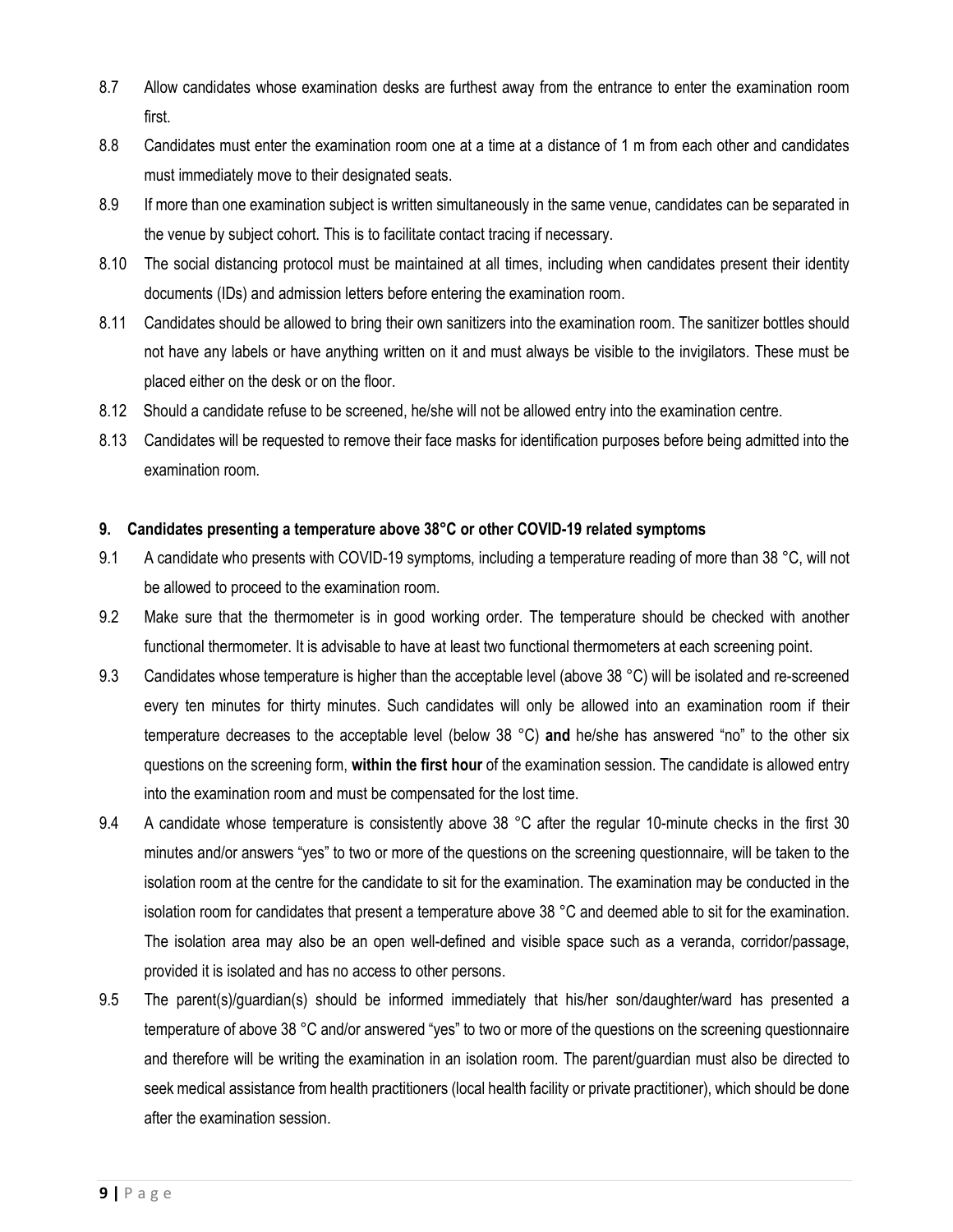- 9.6 Adherence to social distancing and other standard precautions will be of utmost importance in the isolation room/area. Normal invigilation rules will apply in the isolation room and the social distancing can be extended beyond the 1 metre in the isolation room, depending on the number of candidates present.
- 9.7 Invigilators need to be reassured that provided the social distancing rule, the wearing of a face mask and hand sanitization are strictly observed, their personal safety is not at risk. Invigilators could be provided with face shields in addition to the masks, where possible. However, invigilators cannot be compelled to invigilate in an isolation venue.
- 9.8 These candidates must not socialize or have contact with other candidates before or after the examination. They should remain in the isolation room/area until other candidates have dispersed, and should ideally be accompanied home or other arrangements be made to ensure that no contact with other candidates occurs. Testing for COVID-19 is also recommended, and will be determined by the treating health practitioner.

#### **10. Candidates that have tested positive for COVID-19, prior to the examination session**

- 10.1. Learners that have tested positive for COVID-19, will be allowed to write the examination, provided they are deemed fit, to write the examination. This determination must be made by the parent/guardian and the learner.
- 10.2. The parent, care-giver or designated family member, of candidates that have tested positive for COVID-19 are obliged to inform the school principal immediately of the positive status of the candidate, so that arrangements can be made for the candidate to write the examination at an isolation venue that complies with the health and safety and also the examination regulations relating to a secure examination. An early notification to the school will allow for the necessary preparations to be done in advance and will also allow for the candidate to be informed well in advance of the arrangement. Parents that inform the school on the morning of the examination cannot be guaranteed that the candidate will be able to write the examination as scheduled.
- 10.3. As soon as the notification is received of a candidate that is tested positive, an urgent meeting should be convened between the parent, the school principal, an examination official, a governing body representative and where possible a health official, and the most suitable arrangement for the writing of the examination for this candidate must be finalized. The parent must take responsibility for the transportation of the candidate to the isolation venue and the school and the Departments of Health and Education will take responsibility for the isolation venue.
- 10.4. The Provincial Education Department (PED) must liaise with the Provincial Department of Health and establish isolation venues at selected centres in the province. An isolation venue could be:
	- (a) A quarantine or isolation centre established by the DoH for the purpose of keeping persons in quarantine or those that have tested positive for COVID-19, in isolation.
	- (b) A venue identified by the DoH in conjunction with the PED, that will serve as an isolation venue for the purpose of writing the 2020 Combined November examination. This could be a clinic, a room in a hospital, a community hall, a church hall or any other venue, which does not exclude the home, that is conducive to the writing of an examination.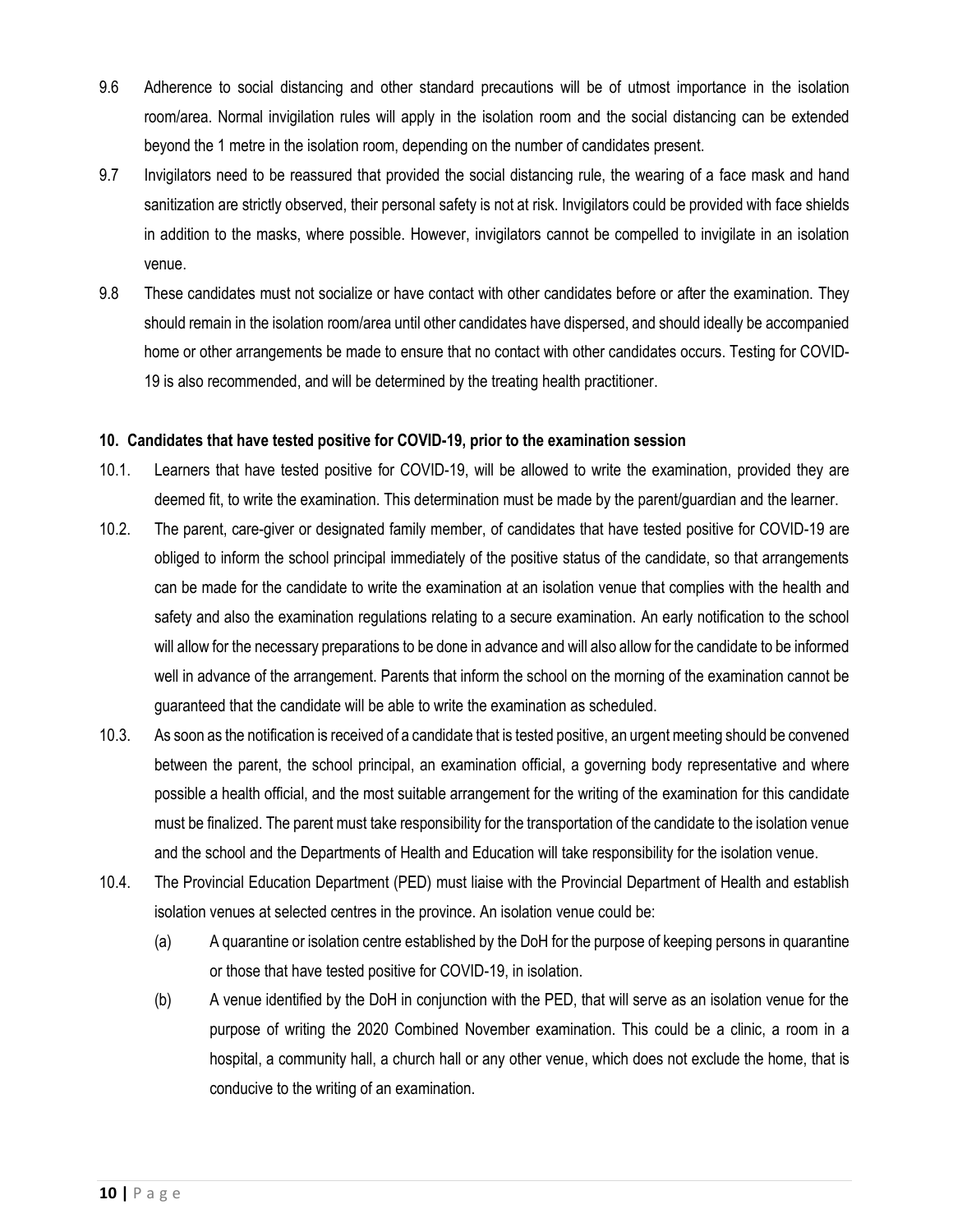- 10.5. The invigilation at the isolation venue will be carried out by an educator, examination official, a private invigilator or, by agreement, a health official. In utilising the services of either of these persons to serve as an invigilator, the following must be complied with:
	- (a) The individual must be fully briefed of the task to be carried out.
	- (b) The written consent of the individual must be obtained.
	- (c) The individual must be trained to carry out the important task of invigilation.

Educators must undertake the responsibility of invigilation on a voluntary basis and cannot be compelled to do so.

- 10.6. In liaison with the DoH, the PED will also finalise the use of health officials as invigilators and where this is possible, the health officials must be trained by the PED on how the invigilation process is conducted. Private invigilators may also be used at the Isolation venue but it is essential that they be informed of the details of the invigilation task and are duly trained. The private invigilator must also agree in writing to undertaking this task.
- 10.7. The PED must have a pool of private invigilators available that are on standby in the different areas to conduct invigilation at short notice.
- 10.8. It needs to be noted that there will be strict compliance with the requirements of social distancing, the wearing of a face mask and hand sanitising, at the isolation venue. The social distancing at an isolation venue can be extended beyond the 1.5 metre requirement to at least 2 metres, given the limited number of candidates that may be located at an isolation venue at any given time. If the above three cardinal rules are strictly observed, the health experts confirm that the risk of contracting the virus are virtually non-existent.
- 10.9. Where personal protective equipment (PPE), is available which includes the body suit, this can be used, but the health experts confirm that this is not necessary given that the transmission of the virus is through the mucosa which is located in the mouth, nose, throat and eyes, and not through the skin.
- 10.10. Invigilation can be conducted by locating the candidate/s at a distance away from the invigilator depending on the space available and the invigilator does not have to approach the candidate, if he has a clear view of the candidate from the position he/she is located.
- 10.11. A candidate who has been in close contact with a person that has tested positive for COVID-19, as per the NICD and DOH guidelines as well as the DBE SOP, must be in quarantine for ten days, if not tested; hence such a candidate must be managed as if, he/she has tested positive, which implies that the examination will be conducted at an isolation venue, outside the allocated examination venue.
- 10.12. It is recommended that candidates that are in close contact with a person that has tested positive for COVID-19 be tested. If, based on the advice of a health professional, they are not tested, a 10 day quarantine period from last contact with the positive case must be observed (10.11 above), after which they are regarded an noninfectious and must be allowed to write the examination at the regular allocated examination venue.
- 10.13. The question paper will be brought to the isolation venue, at the beginning of an examination session, by an examination official who will then hand over the sealed satchel to the invigilator at the isolation venue. The examination official must remain at the isolation venue for the duration of the examination session and collect the script which will be placed in two security bags.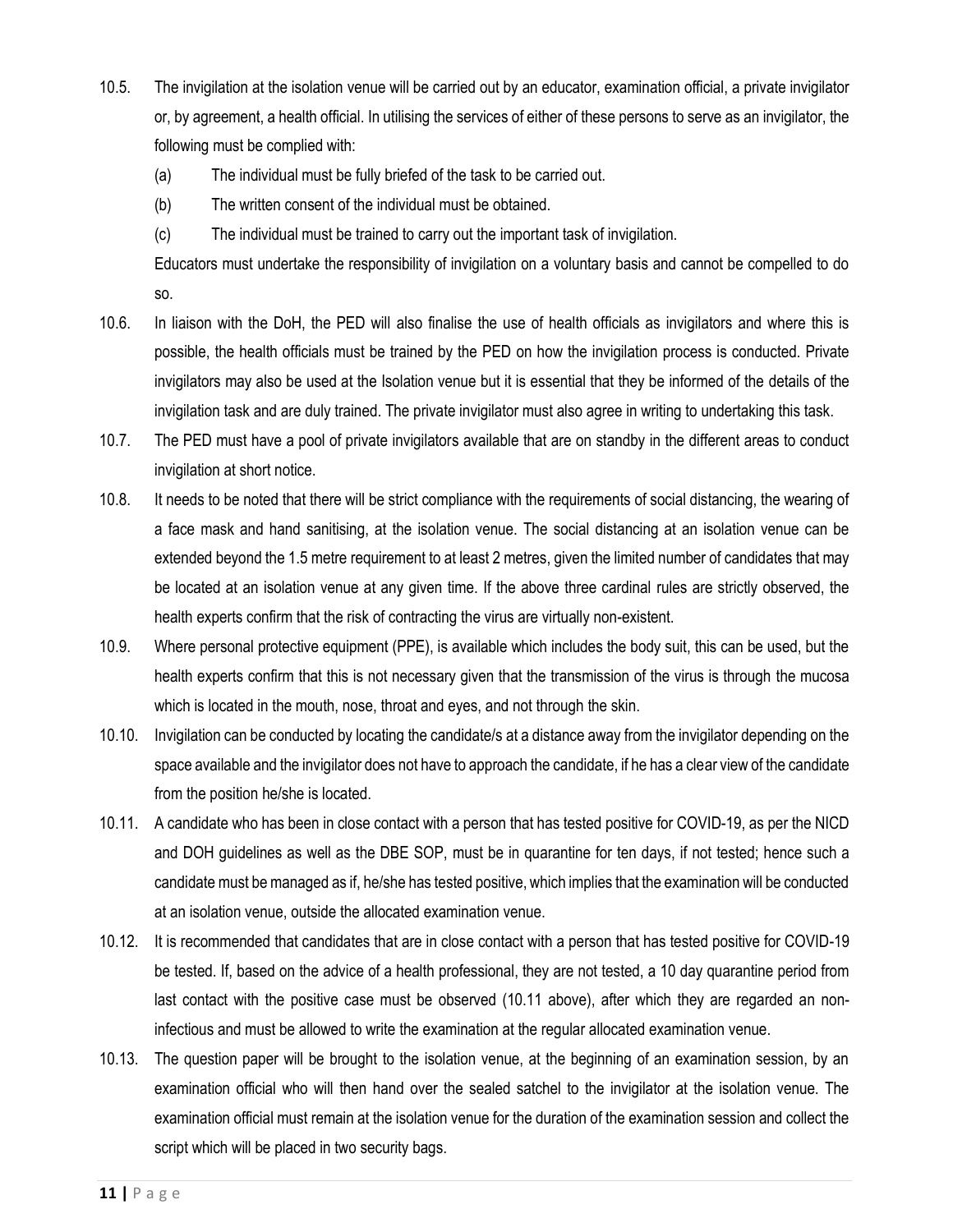- 10.14. The script of a positive candidate must be inserted by the candidate, in the presence of the invigilator, into the plastic security bag and sealed by the candidate. The security bag is then sanitized by the candidate and dropped into a box made available for this purpose. The security bag is then placed into a second security bag and transferred to the examination official who will be at the isolation venue to exercise oversight over the process, but will not be involved in the invigilation process.
- 10.15. The Health experts have confirmed that the virus only remains viable on paper for a period not exceeding 2.5 hours and given that marking of the script only take place in January 2021, almost a three weeks from the date of the last examination, it is not necessary to identify the script as that of a candidate that is COVID-19 positive, since the script poses no risk to the marker.

#### <span id="page-11-0"></span>**11. Invigilation**

- 11.1 All invigilators are to sanitize their hands prior to and after handling question paper packs and individual question papers.
- 11.2 An invigilator must ensure that he/she personally distributes question papers to candidates, and not request candidates to pass question papers from one to another.
- 11.3 Candidates must report to the invigilator if he/she feels ill during the examination session.
- 11.4 Invigilators must also report to the chief invigilator if they are not feeling well.
- 11.5 Candidates and all staff must report to the chief invigilator immediately, if they become ill to facilitate contact-tracing if necessary.
- 11.6 There is to be NO sharing of writing materials/instruments among candidates.
- 11.7 Should a candidate require a bathroom break, she/he must be accompanied by a same-gender invigilator. On their return from the bathroom, both the candidate and the invigilator must sanitize their hands.
- 11.8 Invigilators must check that candidates are not carrying crib notes in/on their face masks.
- 11.9 Disposable cups must be provided for candidates who may need to drink water during writing.
- 11.10 A candidate may be allowed to bring along his/her own water bottle, provided it has no labels and no writing, and is visible to the invigilators and monitors. In such a case, the water bottles must be placed on the floor.
- 11.11 Invigilators are to remind candidates that if they leave anything behind after the examination (such as a pencil case), these items may be thrown away or destroyed for hygiene reasons.

#### <span id="page-11-1"></span>**12. The Handling of Irregularities**

12.1 *A candidate found with crib notes/unauthorised material*: The invigilator must confiscate the crib notes/unauthorised material. The invigilator must sanitize his/her hands before and after handling the crib notes/unauthorised material. The crib notes/unauthorised material must be attached to the answer script, if possible. A copy must be safely retained as evidence. Exercise caution and refrain from spraying sanitizer on notes/answer scripts, to avoid tampering with evidence.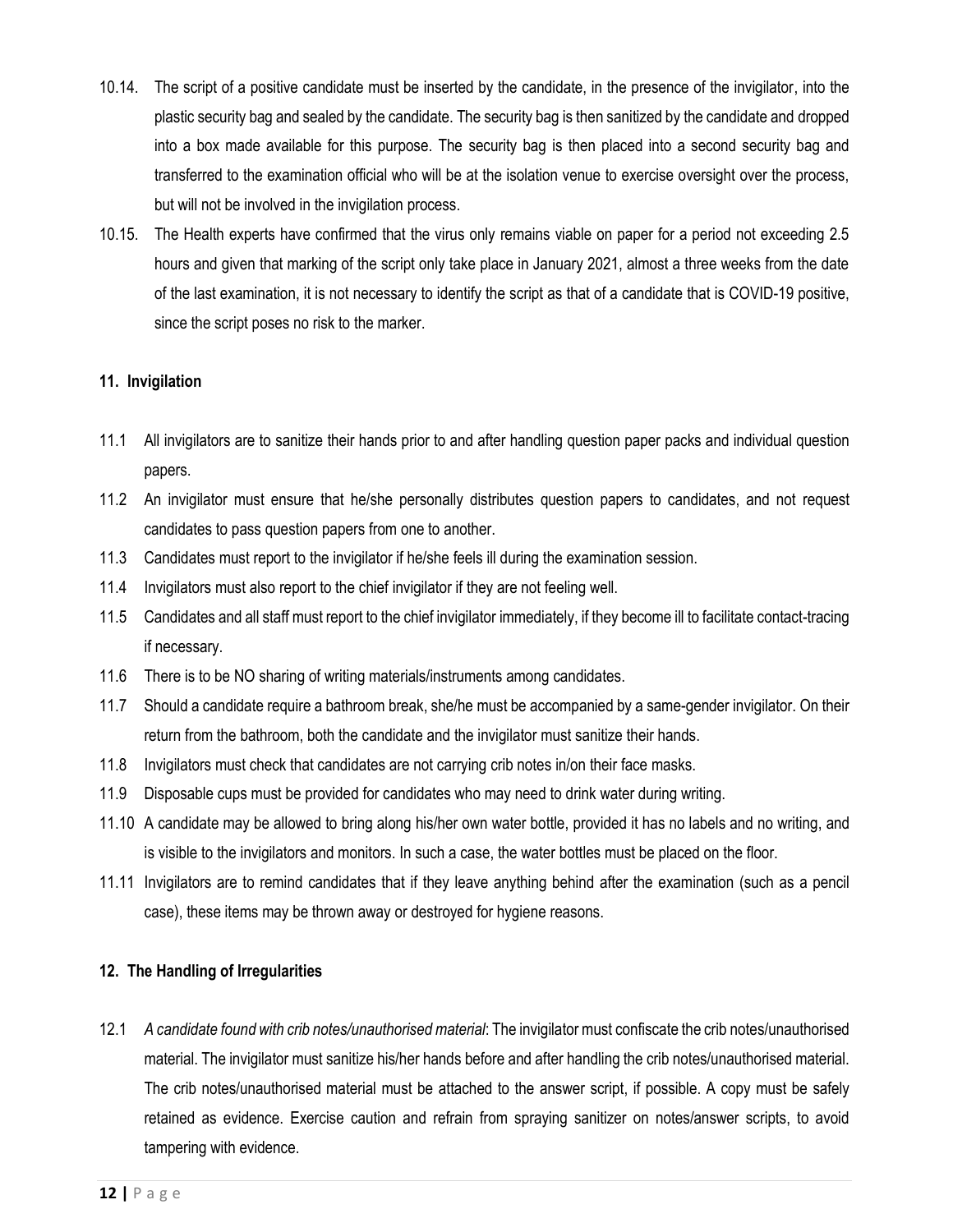12.2 *A candidate found with a cellular phone during writing*: The invigilator must confiscate the cellular phone. The cellular phone must be sanitized by the candidate before it is handled by the invigilator and retained in a plastic bag/envelope for safekeeping as evidence. The invigilator must sanitize his/her hands before and after handling the cellular phone.

#### <span id="page-12-0"></span>**13. Monitoring**

- 13.1 Monitors should arrive at least **an hour** before the start of the examination.
- 13.2 All monitors are to be screened before entering an examination centre. No monitor will be allowed into the examination centre without being screened. Should a monitor refuse to be screened, he/she will not be allowed access into the examination centre.
- 13.3 The screening of the monitors is additional to providing answers to the seven COVID-19 protocol questions. Should a monitor answer "yes" to any one or more of the seven questions, the monitor will not be allowed to fulfil his/her duty at the examination centre.
- 13.4 Monitors whose temperatures are high (above 38 °C) will be isolated and re-screened every ten minutes. Should the temperature test normal (below 38 °C) on re-screening **and** the monitor's responses to the COVID-19 protocol questions are fine, the monitor will then be allowed access into the examination centre. If the temperature of the monitor does not return to normal, the monitor should not be allowed into the examination centre.
- 13.5 All monitors are to sanitize their hands before entering an examination room and during the execution of their duties in an examination room, e.g. when checking the IDs and admission letters of candidates.
- 13.6 Monitors without face masks will not be granted access into an examination room.
- 13.7 All monitors must adhere to the social distancing protocol of 1 m during monitoring.
- 13.8 Monitoring instruments are to be completed electronically, where possible, and e-mailed to the responsible PED official.
- 13.9 Monitors are permitted to bring their own sanitizers into an examination room.

#### <span id="page-12-1"></span>**14. Management of COVID-19 Cases**

- 14.1 Only the head of department (HOD) or the delegated official (e.g. District Director), on the advice of the Department of Health, can authorize the closure of a classroom/examination room or section of a school.
- 14.2 The district office should ensure that the examination centre where confirmed case(s) of COVID-19 infections were identified is supported and assisted in conducting the decontamination of the specific examination room(s) or section of the school overnight or as soon as practically possible to ensure that the conduct of the examination is not negatively impacted.
- 14.3 Candidates who have tested positive and decide not to write the examinations due to their adverse symptoms, will be marked absent and must be allowed to write the May/June 2021 examinations.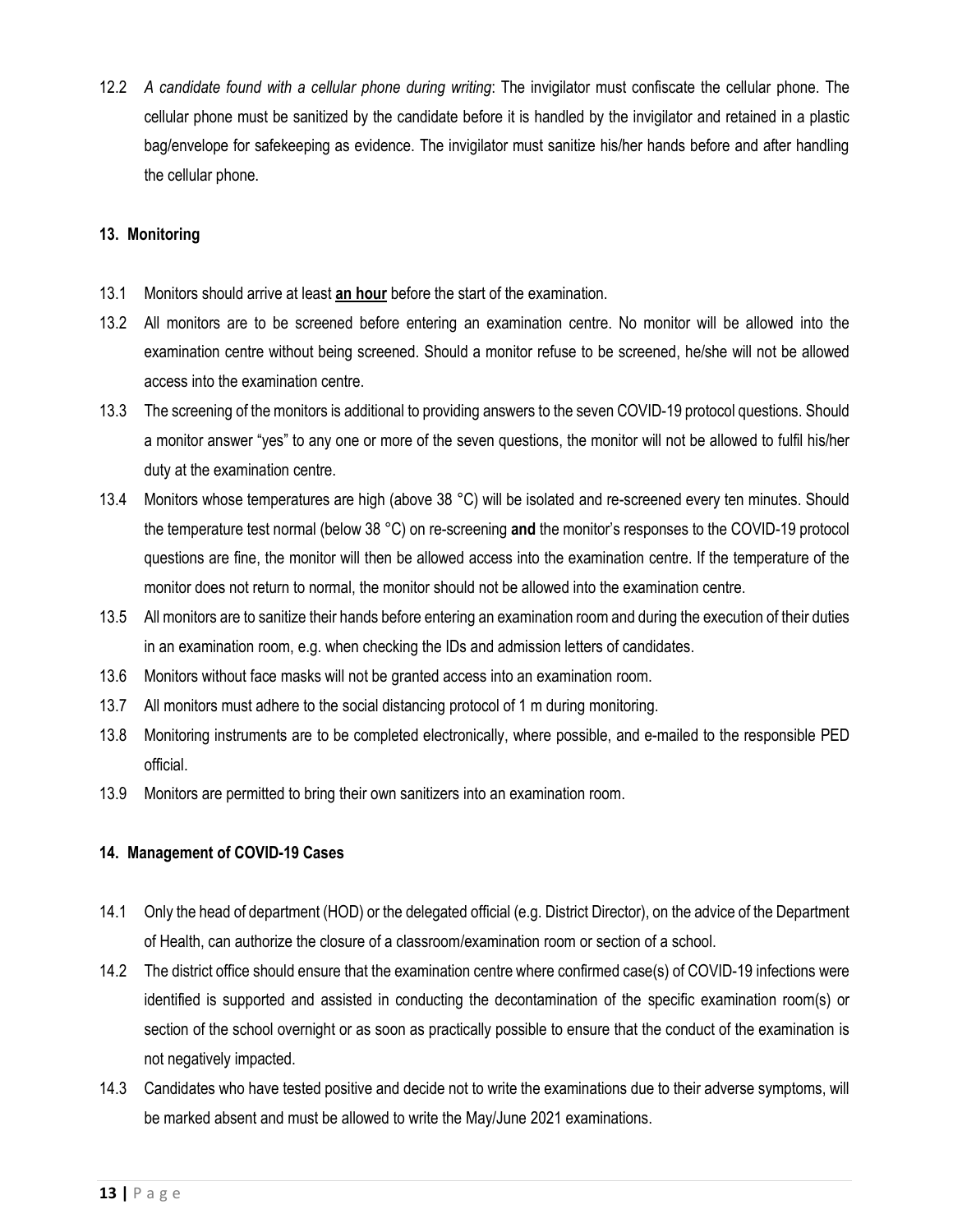- 14.4 It will not be necessary for a candidate who has tested positive for COVID-19 to conduct a second test to produce a negative result. If they have completed the 10 days of isolation and are without symptoms, they must be allowed to write the examination in the normal examination room. However, the parent/guardian must provide a written undertaking/endorsement that the candidate was subjected to ten days in isolation indicating the commencement date which is based on the start of the symptoms, if symptomatic, or from the date of the test, if asymptomatic, or ten days from clinical stability (end of oxygen treatment) if hospitalised.
- 14.5 If a candidate or staff member notifies the examination centre that they became ill within 48 hours after the examination with suspected or confirmed COVID-19, the designated COVID-19-point person/compliance officer should ensure that the register is sourced from the administrator. Evaluation of the contact risk to all candidates sharing the examination room must be conducted. Attention must be given to those who sat in direct proximity to the individual. The decision as to who is a close contact should be made using the definition herein, and in consultation with local health officials and appropriate contact-tracing actions should be taken.

#### <span id="page-13-0"></span>**15. Management of Accommodation Providers**

- 15.1 Accommodation providers (e.g. scribes and readers) should be appointed centrally by the provincial office and deployed to specific centres by request.
- 15.2 The examination room where the services of a scribe or reader are needed must be cleaned and surfaces should be sanitized before every sitting in the same way as the other examination rooms.
- 15.3 All scribes and readers should always wear clear face shields and face masks.
- 15.4 No scribe or reader should be allowed into the examination centre without a face mask and a face shield.
- 15.5 All scribes and readers are to be screened before entering an examination room. No scribe/reader will be allowed into the examination room without being screened. Should a scribe/reader refuse to be screened, he/she will not be allowed access into the examination room.
- 15.6 The screening of the scribes/readers is additional to providing answers to the seven COVID-19 protocol questions. Should a scribe/monitor answer "yes" to any one or more of the seven COVID-19 protocol questions, the scribe/reader will not be allowed access into the examination room.
- 15.7 Scribes/Readers whose temperatures are high (above 38 °C) will be isolated and rescreened every ten minutes for thirty minutes, ideally with another thermometer. Should the temperature test normal (below 38 °C) on rescreening **and** the scribe's/reader's respond with a "No" to the COVID-19 protocol questions, the scribe/reader will then be allowed access into the examination room.
- 15.8 The chief invigilator should ensure that there is an invigilator at each of the examination rooms where either the scribe or reader has been assigned to provide their services to the candidates. The invigilator must comply with all the protocols as outlined in paragraph 8.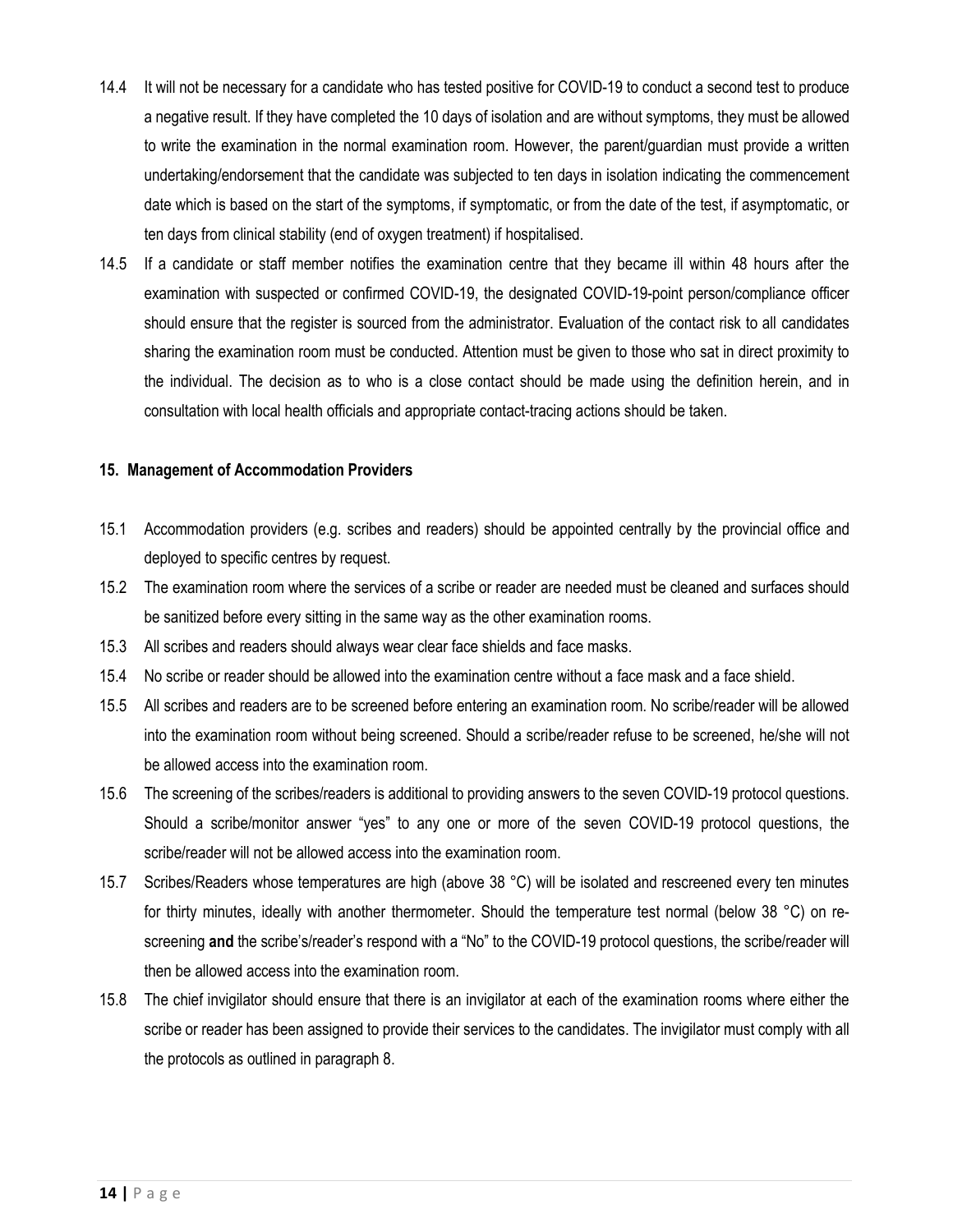#### <span id="page-14-0"></span>**16. Conclusion**

This protocol on the writing of the examination amid the COVID-19 pandemic is not a replacement of the policy document and regulations pertaining to the conduct, administration and management of the National Senior Certificate (NSC) examinations. These protocols deal specifically with the challenges raised by the COVID-19 environment. Thus, the standard requirements as per the regulations pertaining to the conduct, administration and management of the National Senior Certificate examinations still apply, except for those clauses directly affected by the need to comply with international COVID-19 protocols. Examination officials and other members of staff involved in the administration of examinations should ensure that procedures as contained in this protocol are adhered to during the writing of examinations in an attempt to minimize the proliferation of COVID-19 infections.